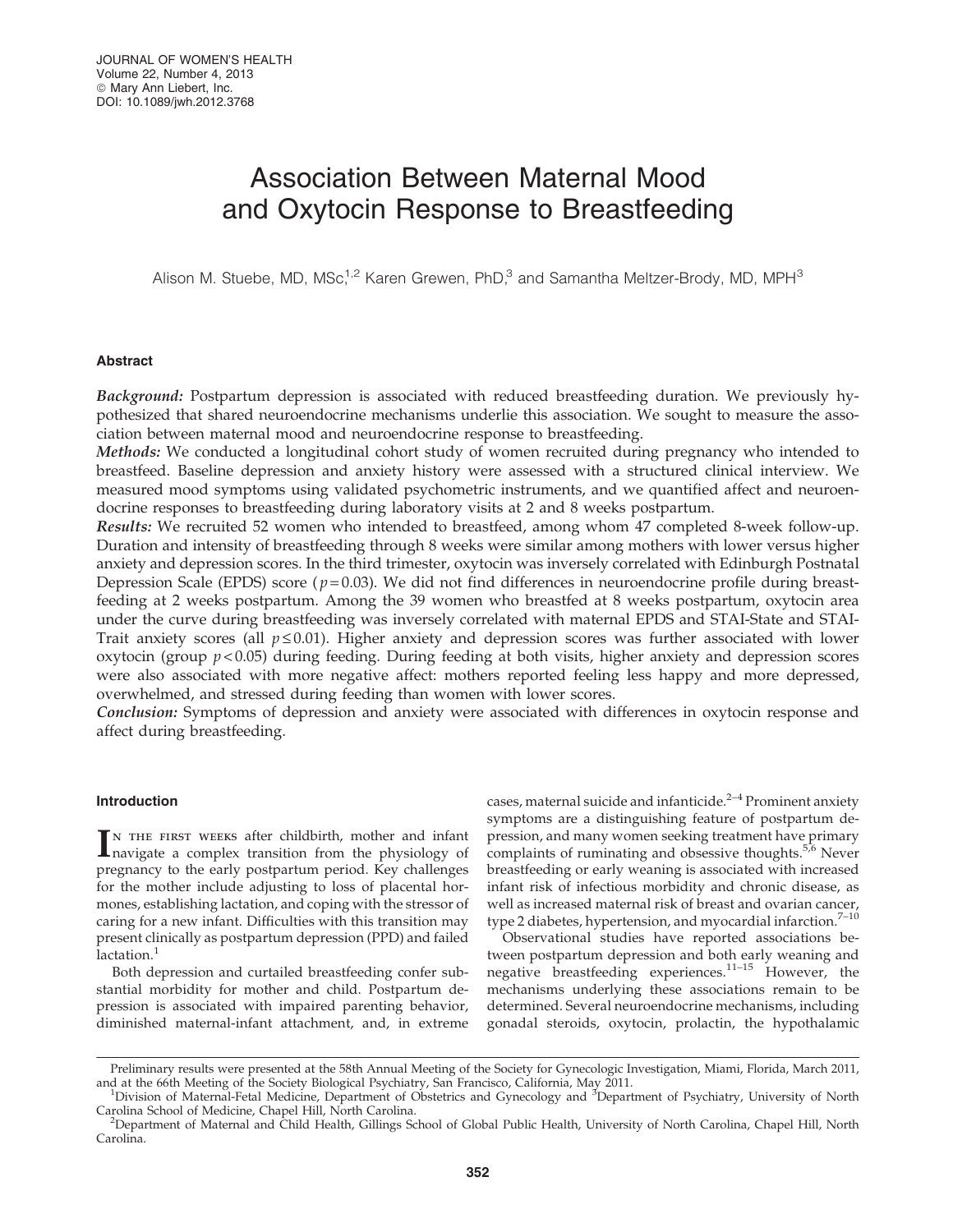pituitary adrenal axis, and the thyroid, are implicated in both maternal mood and breastfeeding physiology, as we have previously reviewed.<sup>1</sup> We hypothesized that maternal postpartum mood symptoms and unplanned early weaning share a common pathogenesis that involves alterations in neuroendocrine function. Identifying such shared mechanisms may lead to new therapeutic options for reducing the morbidity of both postpartum depression and early weaning.

No studies to our knowledge have measured maternal neuroendocrine response to breastfeeding among mothers with and without mood symptoms. Defining such differences may both elucidate physiologic changes underlying perinatal mood disorders and identify novel targets for prevention and treatment. We hypothesized that maternal depression and anxiety symptoms would be associated with shorter breastfeeding duration and with differences in affect and neuroendocrine response to infant feeding. To test this hypothesis, we recruited a prospective cohort of women in the third trimester of pregnancy who intended to breastfeed, and we measured neuroendocrine response and affect during feeding sessions at 2 and 8 weeks postpartum.

#### Materials and Methods

Study participants were recruited from prenatal obstetric and perinatal psychiatry clinics at University of North Carolina (UNC) Hospitals from February 2010 to February 2011. Women in the third trimester of a singleton pregnancy who intended to breastfeed for at least 3 months were invited to participate. We limited our enrollment to women intending to breastfeed at least 3 months so that any weaning during the study period would be unplanned. We planned to recruit 25 women with current or past depression or anxiety and 25 women with no such history, anticipating that 10% of the women without a history of mood disorders would develop postpartum depression based on a conservative estimate of prevalence of PPD.<sup>16</sup> Assuming 28 women with postnatal symptoms and 22 without symptoms, this sample size provided 80% power to detect a 0.82 standard deviation (SD) difference in continuous measures between symptomatic and asymptomatic women. We excluded women with (1) diagnosis of Axis I disorders other than unipolar depression or anxiety disorders, (2) use of tobacco or illicit substances, (3) prenatal diagnosis of congenital anomaly likely to interfere with breastfeeding, (4) maternal endocrine disorder associated with low milk supply, including thyroid disorder and pregestational diabetes, or (5) chronic medication that is contraindicated during lactation. The UNC Institutional Review Board approved the study, and all participants provided written informed consent.

Women were enrolled in the third trimester of pregnancy and were assessed by a board-certified psychiatrist with extensive training in administration of structured research interviews (SMB) using the depression and anxiety disorder modules of the Structured Clinical Interview Non-Patient version (SCID-NP).<sup>17</sup> In addition, participants provided a morning non-fasting blood sample. At enrollment in the third trimester and at 2- and 8-weeks postpartum, mothers completed the Edinburgh Postnatal Depression Scale  $(EPDS)<sup>18</sup>$  and the Spielberger State and Trait Anxiety Inventories (STAI).<sup>19</sup>

#### Edinburgh postnatal depression scale

The EPDS was developed specifically for assessing postpartum depression and relies much less than standard depression screens on somatic, or physical, questions.<sup>20</sup> It also has multiple questions that specifically assess for anxiety symptoms.<sup>21</sup> The EPDS is a widely validated instrument commonly used internationally to assess postpartum depression. The 10-item EPDS is a self-report screening scale and the response format is frequency-based. A cutoff of score of  $\ge$  12 on the EPDS has been consistently shown to be correlated with a clinical diagnosis of major depressive disorder, when compared with a structured clinical interview.<sup>20</sup> EPDS scores of 10–12 have been associated with an accurate diagnosis of minor depressive disorder. Multiple reports in the literature have documented that the EPDS demonstrates good sensitivity and specificity in identifying women suffering from perinatal depression.<sup>16</sup> In our analysis, we used a cutoff score of  $\geq 10$  as a positive screen.

#### Spielberger State and Trait Anxiety Inventory

We quantified anxiety symptoms using the Spielberger STAI.<sup>19</sup> For the trait inventory, participants rate how they generally feel, using a four-level Likert scale ranging from ''almost never'' to ''almost always'' to rate statements such as ''I feel satisfied with myself,'' ''I have disturbing thoughts,'' and ''I make decisions easily.'' For the state inventory, participants rate their feelings at this moment, using a four-level Likert scale ranging from "not at all" to "very much so" to rate 20 statements such as ''I feel calm,'' ''I feel nervous,'' or ''I feed content.'' The trait inventory provides a stable measure of anxiety, whereas the state inventory captures perceived stress "right now" (Alpha =  $0.90$  to  $0.94$  and  $0.89$  to  $0.92$ , respectively). Because we sought to measure current maternal anxiety, we used the state inventory to quantify anxiety symptoms in our study population. The Spielberger STAI has been validated in for use in perinatal populations.<sup>22</sup> Population normative data shows that the median score for both state and trait anxiety among women ages 19–39 is 34.<sup>19</sup>

#### Breastfeeding intensity

Breastfeeding intensity was assessed at 2 and 8 weeks postpartum with a 1-week infant feeding recall and was defined as the percentage of all milk feedings that were breast milk. $^{23}$ Mothers were asked to report how many times in the last day they had fed their infant breast milk, formula, or other foods. If they had not fed the food in the past day, they were asked how many times they had fed the food in the past week. Breastfeeding intensity was calculated as [number of breast milk feedings per week / (number of breast milk feedings + formula feedings per week)]. For example, if a mother breastfed 8 times a day and fed her infant formula twice in the past week, her breastfeeding intensity was calculated as (breastfed 8 times a day  $\times$  7 days) / [(breastfed 8 times a day  $\times$  7 days) + (formula fed 2 times)] =  $56 / (56 + 2)$  = breastfeeding intensity of 96.5%. All participants had access to lactation support through the North Carolina Women's Hospital Breastfeeding WarmLine.

#### Observed feeding session

At 2 and 8 weeks postpartum, mothers brought their infants to the Mother-Infant Biobehavioral Laboratory for an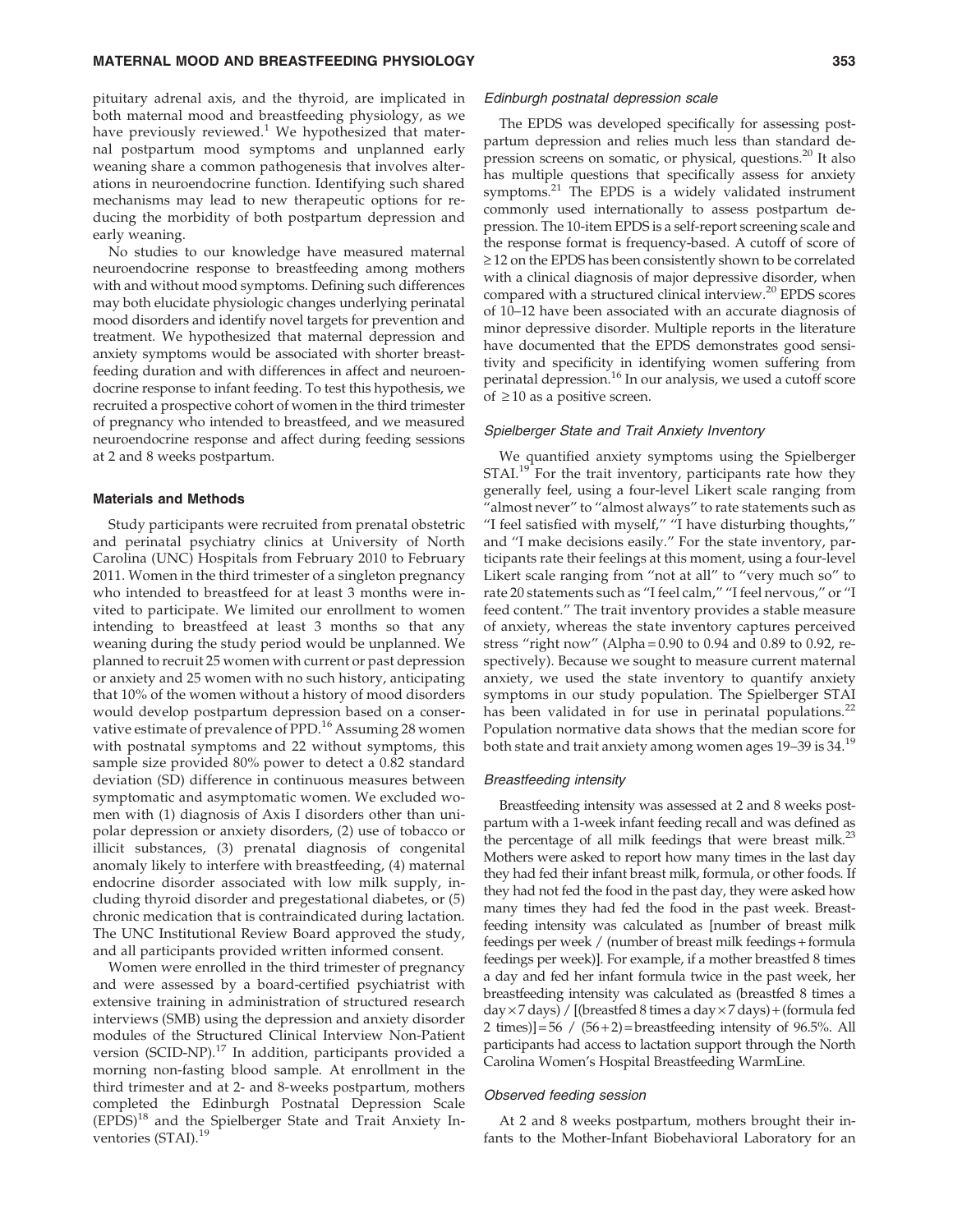afternoon observed feeding session beginning at 1:00 p.m. An antecubital i.v. was placed in the mother's arm to enable multiple blood draws at predetermined intervals. After a 10 minute habituation period and 10 minutes of baseline rest, a venous blood sample was obtained. Mothers chose to breastfeed, express milk using an electronic pump, or both breast- and bottle-feed at each study visit, as best reflected their usual feeding routine. We used this approach so that we could quantify the neuroendocrine profile of a typical feeding session for each mother-infant dyad. During the 2-week visit, 46 mothers expressed milk or breastfed, and during the 8 week visit, 39 mothers expressed milk or breastfed. One mother used an electronic pump to express milk during both the 2-week and 8-week visit. A second mother breastfed and then supplemented with a bottle at the 2-week visit. Two mothers were taking fenugreek, an herbal galactogogue used to increase milk supply, at both the 2- and 8-week visits. One mother was using hormonal contraception at the 8-week visit.

Samples were obtained at the onset of minutes 1, 4, 7, and 10 of the feeding session. Ten minutes after the feeding ended, a resting blood sample was obtained. At the end of baseline rest, at minute 10 of feeding, and after 10 minutes of postfeeding rest, mothers rated their affect on visual analog scales in 5 areas: stressed, worried, nervous, or tense; happy, relaxed, comfortable, or satisfied; irritated, annoyed, 'pissed off,' or furious; depressed, sad, down or unhappy; and overwhelmed, unable to control things, or discouraged  $(0 = not at$ all; 9 = extremely).

#### Neuroendocrine marker assessment

Because oxytocin release is pulsatile, we measured levels at baseline, at 1, 3, 7, and 10 minutes of feeding, and after a postfeeding rest. Other markers were measured at baseline only (estradiol, progesterone), at baseline, minute 10, and after feeding (prolactin) or at baseline and after feeding (cortisol, corticotropin releasing factor [CRF], free T4, and total T4). Each venous blood sample was collected into pre-chilled vacutainer tubes, immediately cold-centrifuged, aliquoted into pre-chilled cryotubes, and stored at –80°C for later endocrine assays. The level of oxytocin in EDTA-treated plasma, with aprotinin added to prevent peptide degradation, was determined by enzyme immunoassay (EIA) with extraction (Enzo Life Sciences) as per previously described methods.<sup>24</sup> The level of detection was 1.1 pg/mL, with intra- and inter-assay CV of 4.6 and 8.7 respectively. We used commercial EIA to measure T4, free T4, estradiol, progesterone, and cortisol, commercial radioimmunoassay (RIA) to measure prolactin (MP Biomedicals), and high sensitivity EIA to measure CRF (Bachem).

#### Statistical analysis

Characteristics of the study population were measured using chi-square tests or Fisher's exact tests for categorical variables and analysis of variance for continuous variables. To determine whether maternal depression or anxiety history was associated with subsequent breastfeeding, we used Cox proportional hazards regression to model the association between prenatal depression or anxiety, assessed by diagnostic interview at enrollment, mood symptoms at each study time point, and timing of introduction of formula and of weaning altogether. We reported median values and interquartile ranges for breastfeeding intensity because this measure was not normally distributed, and we used the Kruskal-Wallis test to determine whether prenatal history of depression or anxiety or higher versus lower depression or anxiety symptoms were associated with breastfeeding intensity at the 2- and 8-week visits.

To quantify associations between maternal mood and neuroendocrine profile, we measured Spearman correlations between EPDS, STAI State and Trait anxiety scales, and neuroendocrine markers. We included all participants for correlations between mood measures and baseline neuroendocrine markers, and we included those mothers who breastfed or pumped during each study visit for correlations between mood measures and post-feeding measures. Because oxytocin levels vary due to pulsatile release, a composite variable was created for oxytocin, using area under the curve  $(AUC)^{25}$  to reflect overall oxytocin across the feeding session. We used repeated measures analysis to quantify the association between subclinical anxiety and/or depression and profiles of oxytocin, prolactin, cortisol, CRF, T4, and free T4 among mothers who breastfed or pumped at the postpartum study visits, adjusting for days postpartum and parity (0 or 1 + ). Residuals were tested for normality, and, if non-normal, neuroendocrine markers were log transformed.

To measure associations between higher versus lower maternal symptoms and affect during feeding, we initially used repeated measures analysis. However, residuals were not normally distributed, and due to the large number of scores of 0, results were not amenable to transformation. We therefore compared median affect scores and interquartile ranges, using Wilcoxon rank sum tests to compare affect at baseline, minute 10 of feeding, and post-feeding rest.

Our study population included women with and without mood symptoms who were taking antidepressants. To test whether current antidepressant use modified associations between mood symptoms and neuroendocrine profile, we tested for interactions between current medication use and subclinical depression and/or anxiety using a cross-product term. For all models, p values < 0.05 were considered statistically significant.

#### **Results**

We recruited 52 women during the third trimester. Of these, 4 participants dropped out of the study before the 2 week postpartum visit. An additional participant dropped out before the 8-week visit, leaving 47 women for analysis who completed all three visits (Fig. 1). Among those who did not complete the 2-week visit, 1 had no prior history of depression or anxiety, 1 had a past history, and 2 were currently depressed or anxious at enrollment. One additional participant who was currently depressed or anxious at enrollment did not attend the 8-week visit.

Among those who completed the study, 23 had no history of depression or anxiety, 16 had a lifetime history, and 8 were currently depressed or anxious based on diagnostic interview at enrollment. The three groups were similar in age, race/ ethnicity, income, and education (Table 1). Women with no depression or anxiety history were more likely to be primiparous (58.3% vs. 41.7%; chi square  $p=0.07$ ). At baseline and during follow-up, women with past or current depression or anxiety were more likely to meet criteria for mild depression, defined as EPDS  $\geq$  10; and higher anxiety, defined as STAI  $\geq$  34; and for Fisher's exact  $p$  < 0.05 for mild depression prenatally and at 8 weeks; and for higher anxiety symptoms at all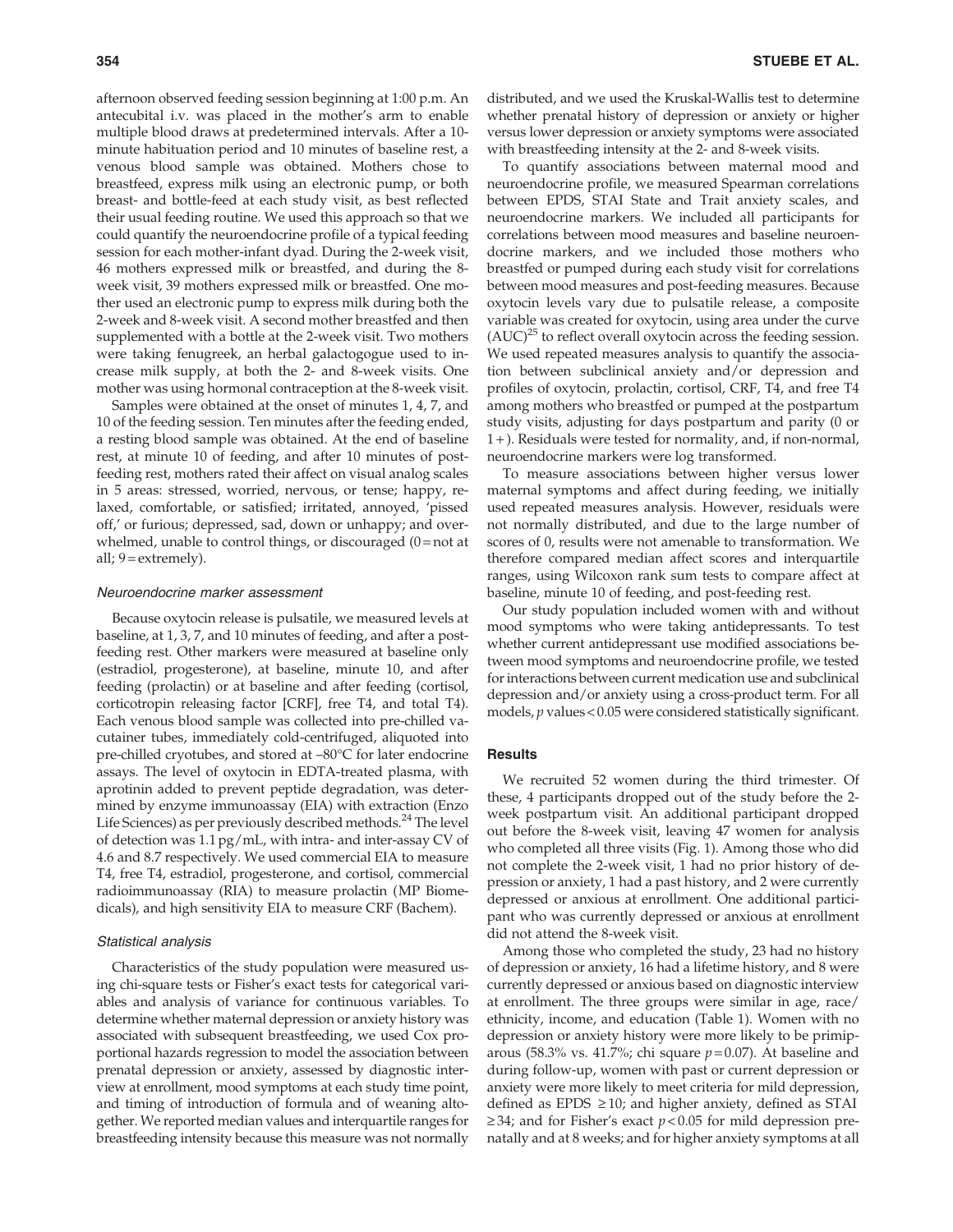## MATERNAL MOOD AND BREASTFEEDING PHYSIOLOGY 355



FIG. 1. Study participant flow chart.

three time points. At the final study visit, 54% (13/24) women with a history of depression or anxiety reported higher depression and/or anxiety symptoms, compared with 4% (1/ 23) of women without a prenatal history of depression or anxiety ( $p < 0.01$ ).

At the 2-week visit, all mothers were still breastfeeding, but 2 mothers chose to feed their infants from a bottle during the study visit, leaving 46 women who breastfed or pumped during the study visit. At the 8-week visit, 42 mothers were still breastfeeding, but 2 mothers chose to formula-feed during the study visit and one mother chose to hold her baby without feeding, leaving 39 women who breastfed or pumped during the study visit. Among the 39 women who breastfed during the 8-week visit, 15 had subclinical anxiety or depression at 2 weeks, and 11 had subclinical symptoms at 8 weeks. Six had subclinical symptoms at 2 weeks that resolved by 8 weeks, and 2 developed subclinical symptoms between the 2- and 8-week visits.

Breastfeeding intensity was high in our study population. Similar proportions of subclinically symptomatic (71%) and asymptomatic (73%) women received assistance from a lactation consultant in the first two weeks postpartum (Fisher's exact  $p=1.0$ ). At 2 weeks, 33 of 48 (68.8%) of mothers were exclusively breastfeeding, 15 of 48 (31.2%) were supplementing with formula, and no mothers had stopped breastfeeding altogether. At 8 weeks, 33 of 47 (70.2%) of mothers

Table 1. Characteristics of Study Population by Depression/Anxiety History Assessed at Enrollment in the Third Trimester

|                                                 | Never depression<br>or anxiety* | Lifetime depression<br>or anxiety* | Current depression<br>or anxiety* | $All^*$         |
|-------------------------------------------------|---------------------------------|------------------------------------|-----------------------------------|-----------------|
| п<br>Age, mean (SD)                             | 23<br>31.3(5.2)                 | 16<br>32.0(5.2)                    | 8<br>31.8(2.3)                    | 47<br>31.6(4.8) |
| Race                                            |                                 |                                    |                                   |                 |
| White                                           | 19 (82.6)                       | 13 (81.3)                          | 7(87.5)                           | 39 (83.0)       |
| Black or African American                       | 3(13.0)                         | 3(18.8)                            | 1(12.5)                           | 7(14.9)         |
| Asian                                           | 1(4.3)                          | 0(0.0)                             | 0(0.0)                            | 1(2.1)          |
| Education                                       |                                 |                                    |                                   |                 |
| < 4-yr college graduate                         | 4(17.4)                         | 3(18.8)                            | 1(12.5)                           | 8(17.0)         |
| Graduated 4-yr college                          | 4(17.4)                         | 6(37.5)                            | 4(50.0)                           | 14 (29.8)       |
| Post graduate                                   | 15(65.2)                        | 7(43.8)                            | 3(37.5)                           | 25(53.2)        |
| Body mass index                                 |                                 |                                    |                                   |                 |
| < 25                                            | 7(30.4)                         | 5(31.3)                            | 3(37.5)                           | 15(31.9)        |
| $25$ to $<$ 30                                  | 11 (47.8)                       | 6(37.5)                            | 4(50.0)                           | 21 (44.7)       |
| $30 +$                                          | 5(21.7)                         | 5(31.3)                            | 1(12.5)                           | 11(23.4)        |
| Income                                          |                                 |                                    |                                   |                 |
| Less than $$40,000$                             | 6(27.3)                         | 2(12.5)                            | 2(25.0)                           | 10(21.7)        |
| \$40000-59999                                   | 4(18.2)                         | 2(12.5)                            | 1(12.5)                           | 7(15.2)         |
| \$60,000-99,999                                 | 6(27.3)                         | 6(37.5)                            | 3(37.5)                           | 15(32.6)        |
| \$100,000 or above                              | 6(27.3)                         | 6(37.5)                            | 2(25.0)                           | 14 (30.4)       |
| Primiparous                                     | 16(69.6)                        | 7(43.8)                            | 3(37.5)                           | 26(55.3)        |
| Mode of delivery                                |                                 |                                    |                                   |                 |
| Spontaneous vaginal birth                       | 17 (85.0)                       | 9(69.2)                            | 7(87.5)                           | 33 (80.5)       |
| Vacuum                                          | 0(0.0)                          | 2(15.4)                            | 1(12.5)                           | 3(7.3)          |
| C-section                                       | 3(15.0)                         | 2(15.4)                            | 0(0.0)                            | 5(12.2)         |
| Depression symptoms (EPDS $\geq$ 10)            |                                 |                                    |                                   |                 |
| Prenatal                                        | 0(0.0)                          | 1(6.3)                             | 2(25.0)                           | 3(6.4)          |
| 2 weeks postpartum                              | 2(8.7)                          | 5(31.3)                            | 1(12.5)                           | 8 (17.0)        |
| 8 weeks postpartum                              | 0(0.0)                          | 2(12.5)                            | 2(25.0)                           | 4(8.5)          |
| Higher anxiety symptoms (STAI-State $\geq 34$ ) |                                 |                                    |                                   |                 |
| Prenatal                                        | 3(13.0)                         | 4(25.0)                            | 7(87.5)                           | 14 (29.8)       |
| 2 weeks postpartum                              | 2(8.7)                          | 7(43.8)                            | 6(75.0)                           | 15 (31.9)       |
| 8 weeks postpartum                              | 1(4.3)                          | 8(50.0)                            | 4(50.0)                           | 13 (27.7)       |

\*n (%) unless otherwise specified.

SD, standard deviation; EPDS, Edinburgh Postnatal Depression Scale; STAI, State and Trait Anxiety Inventories.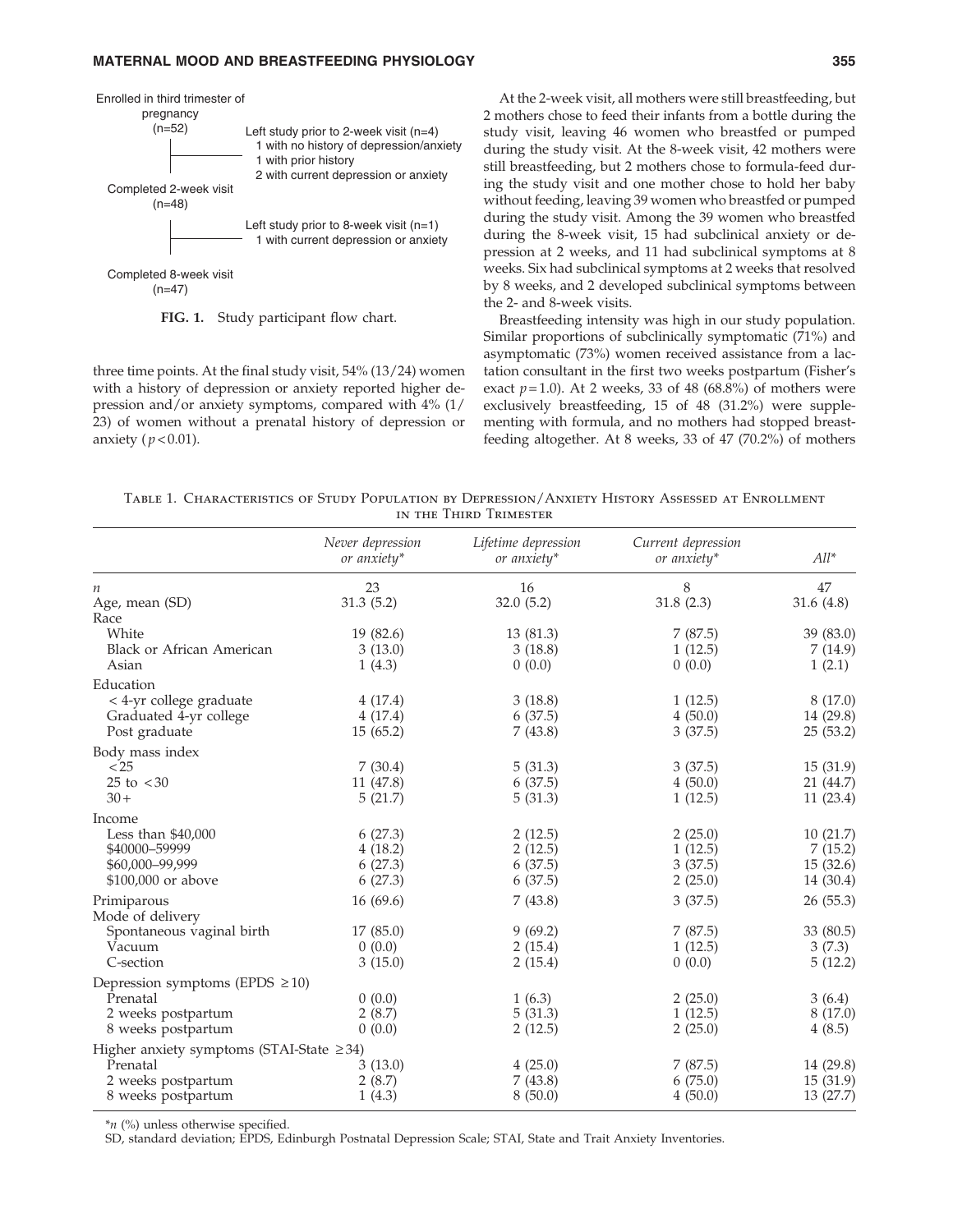were exclusively breastfeeding, 9 of 47 (19.2%) were supplementing, and 5 of 47 (10.6%) had stopped breastfeeding. The median breastfeeding intensity was 100% (IQR 94.8%–100%) at 2 weeks and 100% (IQR 93.3%–100%) at 8 weeks. We found no association between maternal prenatal depression/anxiety history or symptoms and concurrent breastfeeding intensity or exclusivity at 2 or 8 weeks postpartum. Women who were exclusively breastfeeding at 2 weeks were more likely to report subclinically symptomatic anxiety at 8 weeks (12/32, 37.5%, vs.  $1/15$ , 6.7%; Fisher's exact  $p = 0.04$ ). In Cox proportional hazards models, we found no association between psychiatric history and timing of introduction of formula or of weaning altogether.

Patterns of association between neuroendocrine markers and mood differed by study visit. At the prenatal visit  $(N=52)$ , oxytocin was inversely correlated with EPDS score (Spearman  $R = -0.30$ ,  $p = 0.03$ ). We found no association between prenatal depression, indexed by EPDS, or anxiety, indexed by STAI, and cortisol, CRF, estradiol, progesterone, prolactin, FT4, or total T4.

At the 2-week visit, we found associations between maternal mood, baseline oxytocin, and maternal affect during feeding. Among the 48 women who presented for the 2-week visit, baseline oxytocin was inversely correlated with EPDS score (Spearman  $R = -0.33$ ,  $p = 0.03$ ). We found no correlations between maternal EPDS or STAI score and baseline cortisol, CRF, estradiol, progesterone, prolactin, FT4, or total T4. In repeated measures analysis among mothers who expressed milk or breastfed at the 2-week visit (Fig. 3A,  $N=46$ ), we found no differences in oxytocin profile during feeding among mothers with higher depression/anxiety symptoms (EPDS  $\geq 10$  and/or STAI  $\geq$ 34) versus the profile among mothers with lower symptoms. Mothers with higher symptoms reported feeling more depressed, overwhelmed, and stressed during feeding than mothers with lower symptoms ( $p < 0.05$  for all comparison, Fig. 4A). In addition, we observed several non-statistically significant patterns that may merit exploration in future studies. Among mothers with higher symptoms, we found lower prolactin and higher cortisol levels than among mothers with lower symptoms. When we compared CRF trajectories during feeding, we found a decrease in CRF among lower-symptom mothers and an increase among higher-symptom mothers (group  $\times$  time,  $p = 0.09$ ).

At the 8-week visit, we found statistically significant associations between maternal mood and oxytocin, total T4, and affect during feeding. Among the 47 women who attended the 8-week visit, total T4 was inversely correlated with EPDS (Spearman  $R = -0.34$ ;  $p = 0.03$ ). Among the 39 women who breastfed or expressed milk during the visit, EPDS and STAI anxiety scores were inversely correlated with oxytocin measures during and after feeding (Table 2) and with oxytocin area under the curve (Fig. 2; Spearman R for EPDS, STAI of  $-0.48$ ,  $-0.53$ , and  $-0.44$ , respectively, all  $p < 0.01$ ). The correlation between EPDS and oxytocin area under the curve remained with exclusion of an outlier with an EPDS of 17 (Spearman  $R = -0.35$ ,  $p = 0.02$ ). We further found that total T4 before and after feeding was inversely correlated with EPDS score at 8 weeks (Spearman  $R = -0.41$ ,  $p = 0.01$  before and  $R =$  $-0.36$ ,  $p = 0.03$  after). We found no significant correlations between maternal mood measures and baseline cortisol, CRF, estradiol, progesterone, prolactin, or free T4 (Spearman  $p > 0.05$  for all correlations).

In repeated measures analyses among women who were breastfeeding or pumping during the study visit (Fig. 3B,  $N=39$ ), we found lower oxytocin levels during and after feeding among higher-symptom mothers compared with lower-symptom mothers (group  $p < 0.05$ ). Consistent with the 2-week visit, we further found that mothers with higher mood symptoms reported feeling less happy and more depressed, overwhelmed, and stressed than mothers with lower mood symptoms (Fig. 4B, group  $p < 0.05$  for all comparisons).

In addition, we found potentially interesting, but statistically non-significant, differences in prolactin, cortisol, and CRF trajectory in repeated measures analysis. As at the 2 week visit, higher-symptom mothers had lower prolactin and higher cortisol levels. We again found differences in CRF trajectory, although at 8 weeks, CRF increased during feeding among lower-symptom mothers and decreased among higher-symptom mothers.

When we tested for interactions between maternal antidepressant use, higher versus lower symptoms and neuroendocrine markers, we found interactions at 2 weeks for both CRF and Total T4 and at 8 weeks for oxytocin (Fig. 5). At 2 weeks, CRF levels decreased during breastfeeding for women with lower symptoms, regardless of medication use  $(n = 26, no$ medications;  $n = 3$ , with medications), and for women with higher symptoms who were not taking medication  $(n=10)$ . CRF levels increased during feeding for women who were taking medication but had higher symptoms  $(n=7)$ . Total T4 levels decreased during feeding for lower-symptom women who were not taking medication and for higher-symptom women who were taking medication but increased for lowersymptom women who were taking medication and for higher-symptom women who were not taking medication. At the 8-week visit, we found the lowest oxytocin levels among women who had higher symptoms despite taking

FIG. 2. Correlation between maternal mood at 8 weeks postpartum and oxytocin area under the curve during breastfeeding  $(n=39)$ . Spearman  $R$ : EPDS,  $R = -0.48$ ,  $p < 0.01$ ; STAI-State,  $R = -0.53$ ,  $p < 0.01$ ; STAI-Trait,  $R = -0.44$ ,  $p < 0.01$ .

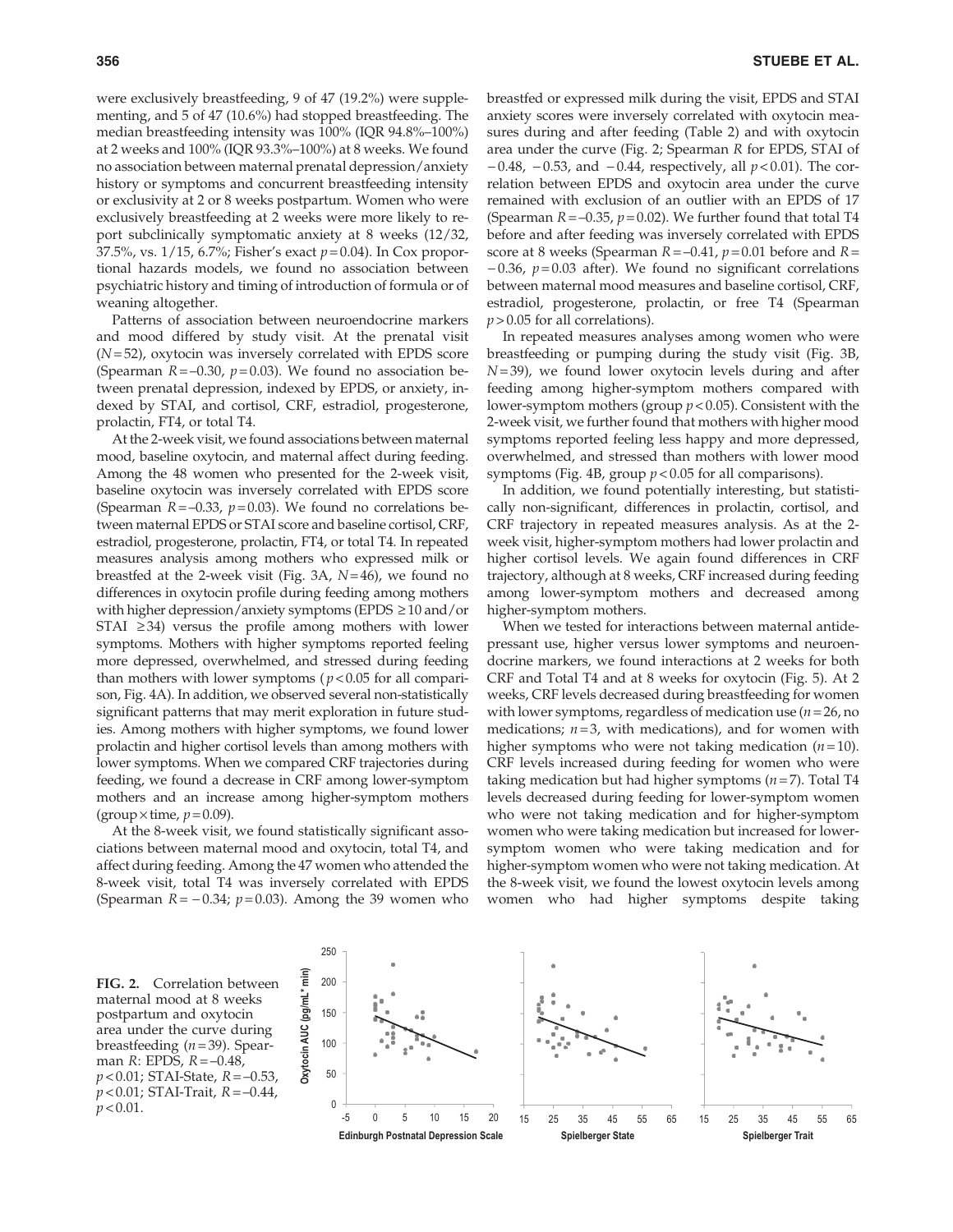

FIG. 3. Maternal neuroendocrine profile during breastfeeding sessions at 2 weeks postpartum (A) and 8 weeks postpartum (B), among mothers with higher (dashed line) versus lower (solid line) mood symptoms, defined as EPDS  $\geq 10$  and/or Spielberger state anxiety score  $\geq 34$ . Least square means – standard error in models adjusting for primiparity and infant age at study visit. Group, time, and  $group \times time p$  values reported for repeated measures analysis with unstructured covariance. At 2 weeks:  $n = 17$ with higher symptoms, 29 with lower symptoms. At 8 weeks:  $n = 11$  with higher symptoms, 28 with lower symptoms. \*Simple effect  $p$ value for group < 0.05 at this time point. <sup>§</sup>Geometric means presented because residuals in untransformed analyses were not normally distributed.

Table 2. Correlations Between Maternal Depression/ Anxiety and Oxytocin During Feeding at 8 Weeks POSTPARTUM, AMONG PARTICIPANTS BREASTFEEDING or Pumping During the Study Visit

| $EPDS^*$ | $STAI-State*$ | $STAI-Trait*$ |
|----------|---------------|---------------|
| $-0.22$  | $-0.44$       | $-0.22$       |
| 0.18     | 0.01          | 0.17          |
| $-0.12$  | $-0.33$       | $-0.20$       |
| 0.48     | 0.04          | 0.23          |
| $-0.27$  | $-0.38$       | $-0.23$       |
| 0.10     | 0.02          | 0.17          |
| $-0.50$  | $-0.50$       | $-0.44$       |
| < 0.01   | < 0.01        | 0.01          |
| $-0.36$  | $-0.38$       | $-0.37$       |
| 0.03     | 0.02          | 0.02          |
| $-0.45$  | $-0.53$       | $-0.40$       |
| 0.01     | < 0.01        | 0.01          |
| $-0.48$  | $-0.53$       | $-0.44$       |
| < 0.01   | < 0.01        | < 0.01        |
|          |               |               |

\*Spearman R,  $p$  value. Spearman R coefficients with  $p < 0.05$  are shown in bold.

 $N = 39$ 

AUC, area under curve.

medications  $(n=6)$ , followed by lower-symptom women taking medication  $(n=4)$ , higher-symptom women not on medication  $(n=5)$ , and finally, lower-symptom women not taking medication ( $n = 24$ ). Higher symptoms of depression/ anxiety and antidepressant medications were similarly associated with oxytocin area under the curve at 8 weeks (mean oxytocin pg/mL-minutes [SD] for each: lower symptoms/no antidepressants: 139.9 [34.7]; higher symptoms/no antidepressants: 111.7 [23.1]; lower symptoms/antidepressants: 108.5 [11.1]; higher symptoms/antidepressants: 100.6 [30.0], ANOVA  $p = 0.02$ ).

## **Discussion**

In a longitudinal study of women intending to breastfeed, we found differences in oxytocin profile and affect during feeding among women with lower vs. higher mood symptoms. Consistent with our hypothesis, higher depression and anxiety symptoms were correlated with lower levels of oxytocin. We further found that depression scores at 8 weeks were correlated with lower total T4. Contrary to our hypothesis, we did not find differences in duration or exclusive or any breastfeeding by maternal depression/anxiety history, nor did we find statistically significant associations between mood history or symptoms and gonadal steroids, cortisol, CRF, prolactin, or free T4.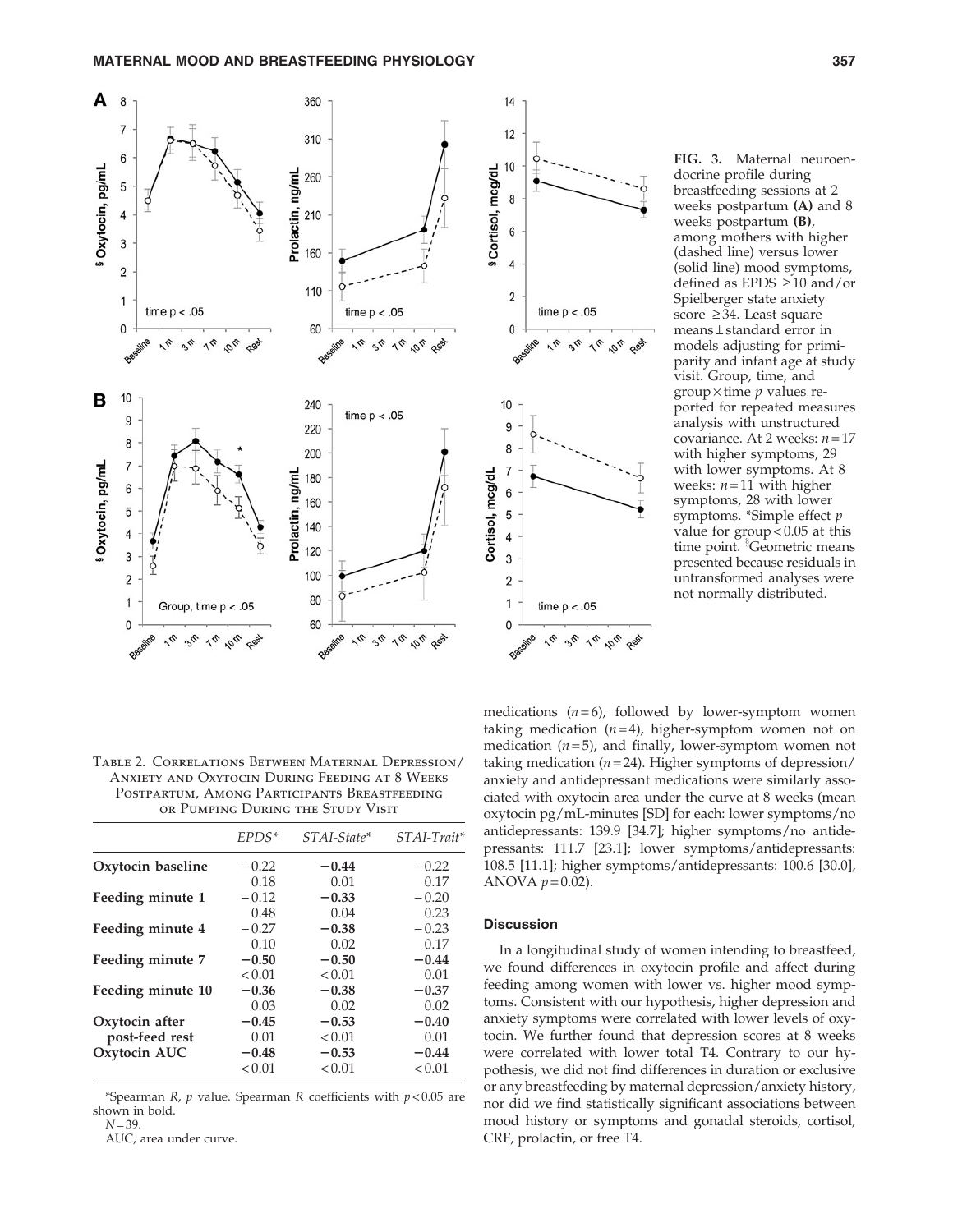

FIG. 4. Median and interquartile range for maternal affect during breastfeeding sessions at 2 weeks (A) and 8 weeks (B) postpartum, among mothers with higher (dashed line) versus lower (solid line) mood symptoms, defined as  $EPDS \ge 10$ and/or Spielberger state anxiety score  $\geq 34$ . At 2 weeks:  $n = 17$  with higher symptoms, 28 with lower symptoms. At 8 weeks:  $n = 11$  with higher symptoms, 28 with lower. \*Wilcoxon  $p$  value for group < 0.05 at this time point.

These findings confirm and extend earlier work relating maternal mood to breastfeeding experience and neuroendocrine markers during pregnancy and early postpartum. We have previously reported that not liking breastfeeding in the first 2 weeks was associated with depressive symptoms, defined as EPDS > 12 at 2 months postpartum, in the Infant Feeding Practices Study II.<sup>15</sup> Poor maternal mental/emotional health has also been associated with reduced odds of exclusive breastfeeding at 6 months,<sup>26</sup> and anxiety state prior to hospital discharge predicted lower exclusive breastfeeding at 3 months among first-time mothers.<sup>27</sup> Furthermore, in animal models, chronic maternal stress is associated with reduced mothering behavior and pup growth.<sup>28</sup> Contrary to assertions that breastfeeding prevents postpartum depres- $\sin^{29}$  we found that exclusive breastfeeding at 2 weeks was associated with increased mood symptoms at 8 weeks in our sample.

Other authors have reported associations between lactogenic hormones and maternal mood. Skrundz et al. recently reported an inverse association between oxytocin levels during pregnancy and EPDS score  $\geq 10$  at 2 weeks postpartum.<sup>30</sup> Nissen et al. measured the association between personality and neuroendocrine markers in the early postpartum period and found that, among women who gave birth by cesarean section, anxiety was inversely correlated with basal oxytocin and prolactin levels.<sup>31</sup> Ours is the first study to our knowledge to measure oxytocin response to the physiologic trigger of breastfeeding among mothers with lower vs. higher mood symptoms. Our findings associating lower oxytocin with higher anxiety and depression suggest that oxytocin dysregulation may contribute to perinatal mood disorders. Further studies are needed to determine whether maternal mood is similarly associated with differences in oxytocin response to other mother–infant interactions.

Our finding of decreased total T4 among women with higher EPDS scores is also consistent with earlier studies. In a longitudinal study, lower mean total T4 and free T4 levels in late pregnancy predicted more severe postpartum depression ratings. $32$ 

In our sample, prolactin levels were lower among highersymptom mothers, although this difference was not statistically significant. Earlier work showed an inverse correlation between alpha-adrenergic activity and prolactin area under the curve during milk expression among mothers of preterm infants,<sup>33</sup> as well as inverse correlation between prolactin and norepinephrine AUC during infant interaction in mothers of term infants tested between 2 and 6 months postpartum.<sup>34</sup> Other authors have found that both obesity $35$  and family history of alcoholism<sup>36</sup> are associated with blunted prolactin response to suckling.

We also found a non-significant interaction between higher maternal symptoms and CRF trajectory during breastfeeding. This association merits exploration in future studies, given that dysregulated cortisol and hypothalamic pituitary adrenal (HPA) axis reactivity are among the most robust biological findings in major depression<sup>39</sup>. In a longitudinal study ( $n = 17$ ), Magiakou et al.38 reported a diminished adrenocorticotropic hormone (ACTH) response to ovine corticotropin-releasing hormone (CRH) among women with postpartum depressive symptoms, compared with euthymic mothers. Jolley et al.<sup>39</sup> reported higher ACTH and lower cortisol following exercise stress among depressed  $(n=9)$  versus non-depressed  $(n=13)$ mothers at 12 weeks postpartum. These findings suggest that HPA axis recovery following parturition is delayed in women with mood symptoms.

We found interactions between higher maternal symptoms, medication use, and neuroendocrine markers at 2 weeks (total T4 and CRF) and 8 weeks (oxytocin). Because women with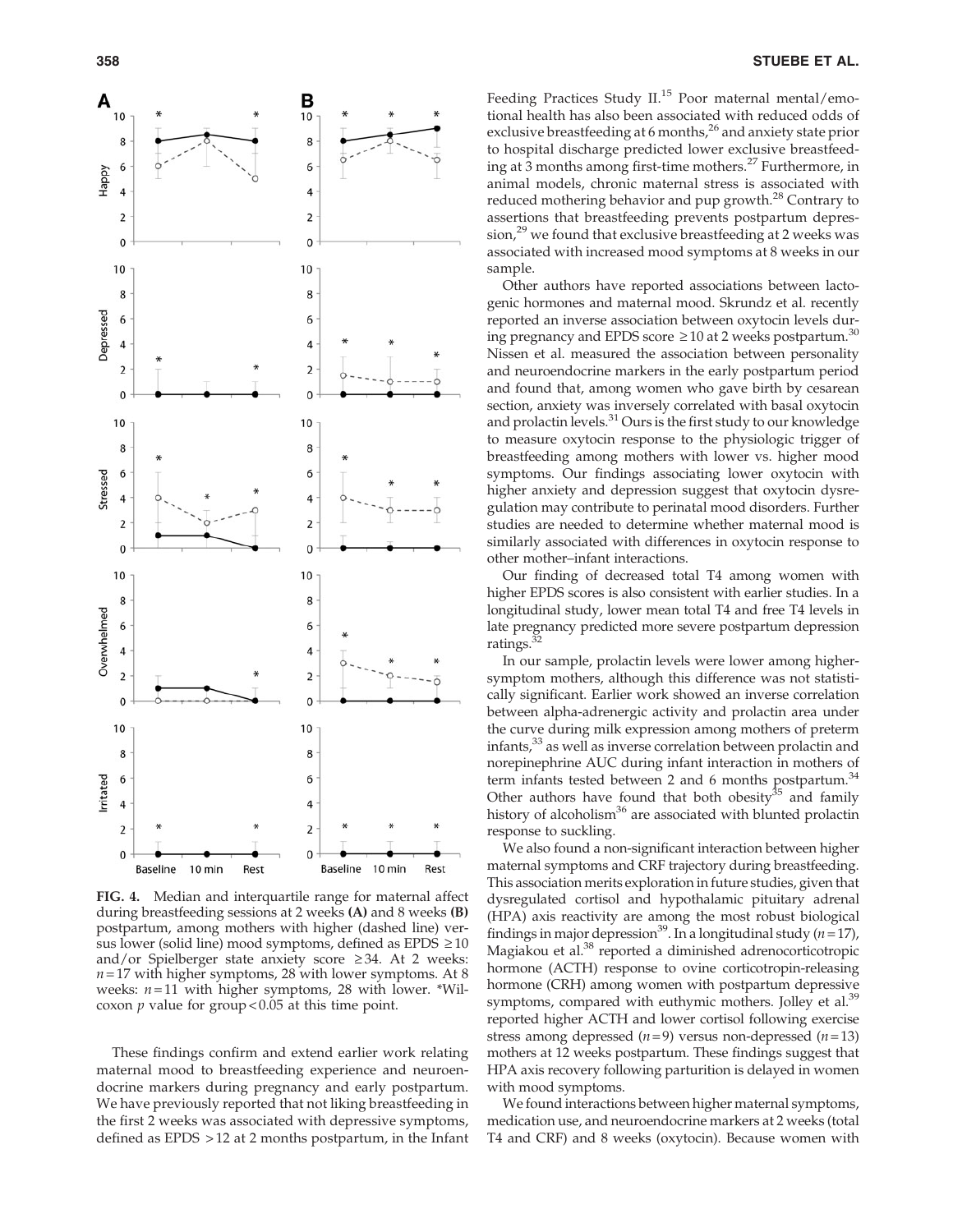

FIG. 5. Maternal neuroendocrine profile during breastfeeding sessions at 2 weeks  $(\overline{A})$  and 8 weeks  $(B)$  postpartum, among mothers with higher versus lower mood symptoms ( + Sx vs. - Sx), defined as EPDS  $\geq 10$  and/ or Spielberger state anxiety score  $\geq 34$ , and with  $(+)$  or without  $(-)$  concurrent antidepressant medication (Meds) use. Least square means  $\pm$  standard error in models adjusting for primiparity and infant age at study visit. Group, time, and group  $\times$  time  $p$  values reported for repeated measures analysis with unstructured covariance. At 2 weeks:  $n = 26$  lower Sx / - Meds;  $n = 3$  higher Sx  $/ -$  Meds;  $n = 10$  higher Sx  $/$  $-$  Meds;  $n = 10$  higher Sx / + Meds. At 8 weeks:  $n = 24$  lower Sx  $/ -$  Meds;  $n = 4$  higher Sx / - Meds;  $n = 5$  higher Sx / - Meds;  $n = 6$  higher Sx / + Meds. <sup>§</sup>Geometric means presented because residuals in untransformed analyses were not normally distributed.

more severe disease are more likely to be treated, an observational study such as ours cannot separate the effect of treatment from the severity of underlying disease. However, antidepressants are known to modulate HPA axis function, which may explain the association between medication use and altered CRF trajectory at 2 weeks. $40$  This is the first study to our knowledge to measure associations between medication use and oxytocin levels during breastfeeding. Animal studies suggest that citalopram, $41$  but not fluoxetine, $42$  is associated with increases in oxytocin. We found that both higher symptoms and antidepressant treatment were associated with lower oxytocin levels during feeding, suggesting that both underlying pathophysiology and antidepressant use are associated with changes in oxytocin release. Our finding that the women who had higher symptoms despite treatment had the lowest oxytocin levels suggests that more severe illness is associated with greater derangements of oxytocin physiology, underscoring the importance of close follow-up, both for management of mood symptoms and lactation support. Given the small number of women in medication and highersymptom subgroups, further studies will be needed to validate these findings.

This is the first study to our knowledge to measure associations between maternal mood and neuroendocrine markers in established breastfeeding. Strengths of our study include our prospective assessment of psychiatric history and breastfeeding intention prior to birth and our use of standardized scales to measure maternal affect and infant feeding patterns. We further limited our study population to women intending to breastfeed at least three months, ensuring that any weaning that occurred during the study period was unplanned, and therefore more likely to reflect breastfeeding difficulties than personal preference. However, our study also has several limitations, and our findings must be interpreted in the context of the study design. Our sample size was based on the assumption that all mothers in the high-risk group would have perinatal mood symptoms, but our study population had only mild symptoms during follow-up. Using a subclinical threshold, only 54% of high-risk women were symptomatic at 8 weeks, reducing our power to detect differences between symptomatic and asymptomatic women. However, despite the mild symptoms among our participants, we found differences in oxytocin trajectories between more and less symptomatic women. Multiple testing is also a concern. We measured correlations with multiple markers at three time points. Given the exploratory nature of study, we did not adjust for multiple comparisons, and our findings should therefore be viewed as preliminary. Our sample size did not allow us to quantify the impact of maternal use of galactogogues, pumping, and mixed feeding on our results. Mothers who are experiencing breastfeeding problems may adopt these strategies to compensate for an underlying neuroendocrine deficit, or use of these strategies may affect neuroendocrine profiles. Future crossover design studies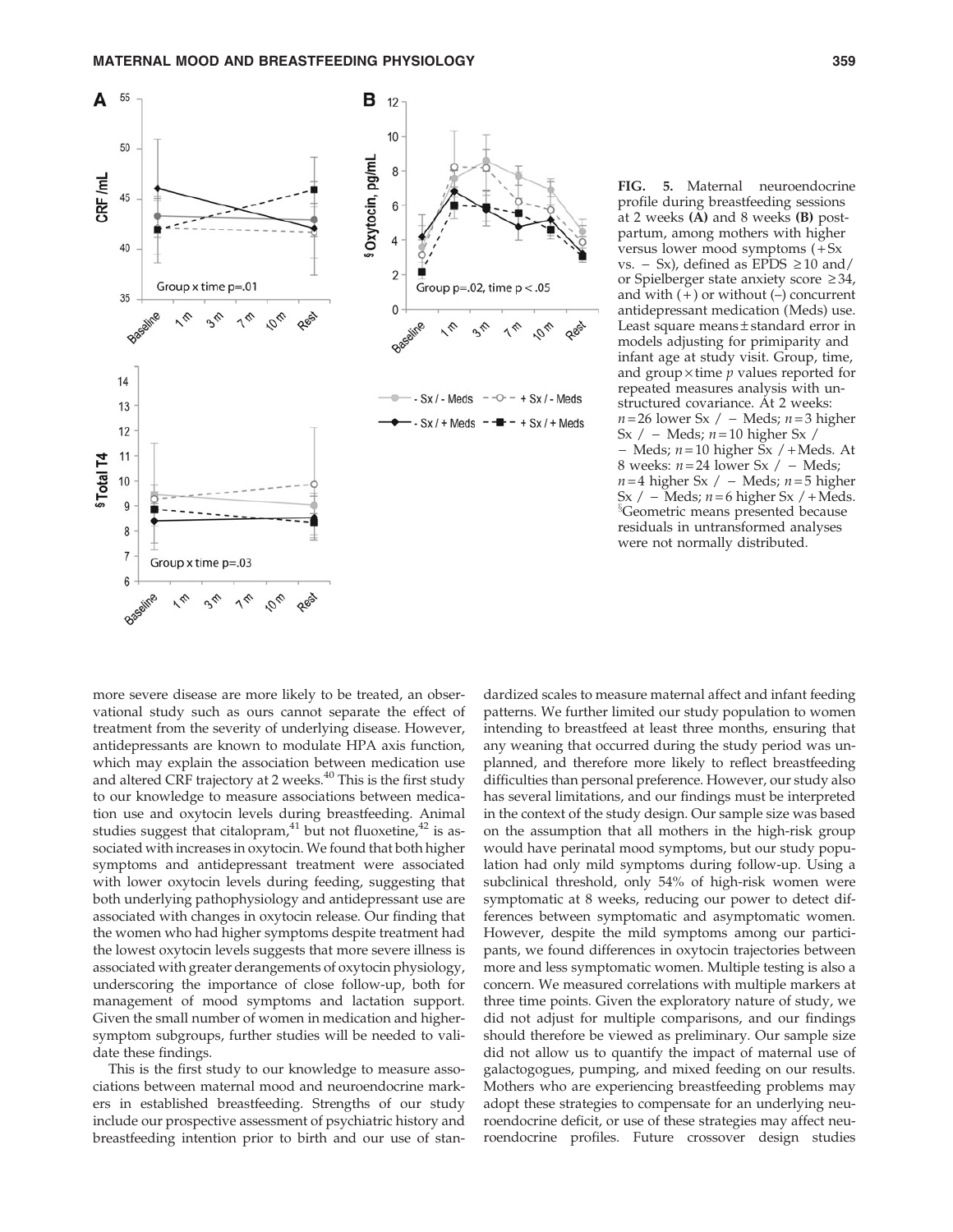comparing within-subject profiles during pumping and breastfeeding and with and without galactogogues may be able to disentangle these issues.

Other authors have found that depressive symptoms in the early postpartum period are associated with shorter breastfeeding duration.<sup>11,12</sup> We did not find an association between maternal psychiatric history or higher mood symptoms and breastfeeding discontinuation in our sample. However, several factors limited our ability to evaluate this association. Our sample size was small, we limited enrollment to women intending to breastfeed, and follow-up ended at 8 weeks postpartum. Longer follow-up may have revealed differences in breastfeeding duration between more symptomatic and less symptomatic groups. Furthermore, fewer women than we anticipated experienced perinatal depression symptoms. Moreover, many women in our cohort had previously successfully breastfed. It is possible that with longer follow-up, we would have found differences in breastfeeding duration or intensity. The socioeconomic profile of our participants also differed from the general population: more than half reported household incomes > \$60,000 per year and post-graduate education. The resources available to these women may have enabled them to continue to breastfeed despite symptoms of depression or anxiety. Further studies enrolling a more diverse population of women are needed to address these issues.

In conclusion, in a prospective cohort study, we found that higher symptoms of depression and anxiety were associated with reduced oxytocin response to breastfeeding at 8 weeks postpartum. These results support our hypothesis that maternal mood symptoms are associated with changes in neuroendocrine response to lactation. Such differences may both predispose women to postpartum depression and interfere with successful breastfeeding. Further research defining the intersection of perinatal mood disorders and neuroendocrine responses to breastfeeding may lead to novel strategies to reduce maternal mood symptoms and enable women to breastfeed successfully, thereby improving health outcomes across two generations.

# Acknowledgments

The authors wish to thank the mothers and infants who participated in the study. In addition, we wish to thank Dr. Robert Hamer for statistical advice.

This manuscript was supported by National Institutes of Health (NIH) 5K12HD050113-04 (to AMS), K01DA019949- 01A1 (to KG), P01DA022446 (KG), and K23MH085165 (to SMB) and by UL1RR025747 from the National Center for Research Resources. The content is solely the responsibility of the authors and does not necessarily represent the official views of the National Institutes of Health.

# Disclosure Statement

Dr. Meltzer-Brody receives research funding from Astra Zeneca. The authors have no other conflicts of interest to declare.

#### References

1. Stuebe AM, Grewen K, Pedersen CA, Propper C, Meltzer-Brody S. Failed lactation and perinatal depression: common problems with shared neuroendocrine mechanisms? J Womens Health (Larchmt) 2012;21:264–272.

- 2. Murray L, Stein A. The effects of postnatal depression on the infant. Baillieres Clin Obstet Gynaecol 1989;3:921–933.
- 3. Marmorstein NR, Malone SM, Iacono WG. Psychiatric disorders among offspring of depressed mothers: associations with paternal psychopathology. Am J Psychiatry 2004;161: 1588–1594.
- 4. Flynn HA, Davis M, Marcus SM, Cunningham R, Blow FC. Rates of maternal depression in pediatric emergency department and relationship to child service utilization. Gen Hosp Psychiatry 2004;26:316–322.
- 5. Chaudron LH, Nirodi N. The obsessive-compulsive spectrum in the perinatal period: a prospective pilot study. Arch Womens Ment Health 2010;13:403–410.
- 6. Abramowitz JS, Meltzer-Brody S, Leserman J, et al. Obsessional thoughts and compulsive behaviors in a sample of women with postpartum mood symptoms. Arch Womens Ment Health 2010;13:523–530.
- 7. Ip S, Chung M, Raman G, et al. Breastfeeding and Maternal and Infant Health Outcomes in Developed Countries Evid Rep Technol Assess 2007;153:1–186.
- 8. Stuebe A. The risks of not breastfeeding for mothers and infants. Rev Obstet Gynecol 2009;2:222–231.
- 9. Stuebe AM, Schwarz EB, Grewen K, et al. Duration of lactation and incidence of maternal hypertension: a longitudinal cohort study. Am J Epidemiol 2011;174:1147–1158.
- 10. Schwarz EB, Ray RM, Stuebe AM, et al. Duration of lactation and risk factors for maternal cardiovascular disease. Obstet Gynecol 2009;113:974–982.
- 11. Dennis C-L, McQueen K. The relationship between infantfeeding outcomes and postpartum depression: a qualitative systematic review. Pediatrics 2009;123:e736–751.
- 12. Taveras EM, Capra AM, Braveman PA, Jensvold NG, Escobar GJ, Lieu TA. Clinician Support and Psychosocial Risk Factors Associated With Breastfeeding Discontinuation. Pediatrics 2003;112:108–115.
- 13. Chaudron LH, Klein MH, Remington P, Palta M, Allen C, Essex MJ. Predictors, prodromes and incidence of postpartum depression. J Psychosom Obstet Gynaecol 2001;22:103–112.
- 14. Dennis CL. The breastfeeding self-efficacy scale: psychometric assessment of the short form. J Obstet Gynecol Neonatal Nurs 2003;32:734–744.
- 15. Watkins S, Meltzer-Brody S, Zolnoun D, Stuebe A. Early breastfeeding experiences and postpartum depression. Obstet Gynecol 2011;118:214–221.
- 16. Gaynes BN, Gavin N, Meltzer-Brody S, et al. Perinatal depression: prevalence, screening accuracy, and screening outcomes. Evid Rep Technol Assess (Summ) 2005;119:1–8.
- 17. First MB, Spitzer RL, Gibbon M, Williams JBW. Structured clinical interview for DSM-IV-TR Axis I disorders, research version, non-patient edition (SCID-I/NP). New York: Biometrics Research, New York State Psychiatric Institute, 2002.
- 18. Cox JL, Holden JM, Sagovsky R. Detection of postnatal depression. Development of the 10-item Edinburgh Postnatal Depression Scale. Br J Psychiatry 1987;150:782–786.
- 19. Spielberger C. Manual for the State-Trait Anxiety Inventory. Palo Alto, CA: Consulting Psychologists Press, 1983.
- 20. Cox JL, Holden JM, Sagovsky R. Detection of postnatal depression. Development of the 10-item Edinburgh Postnatal Depression Scale. Br J Psychiatry 1987;150:782–786.
- 21. Brouwers EP, van Baar AL, Pop VJ: Does the Edinburgh Postnatal Depression Scale measure anxiety? J Psychosom Res 2001;51:659–663.